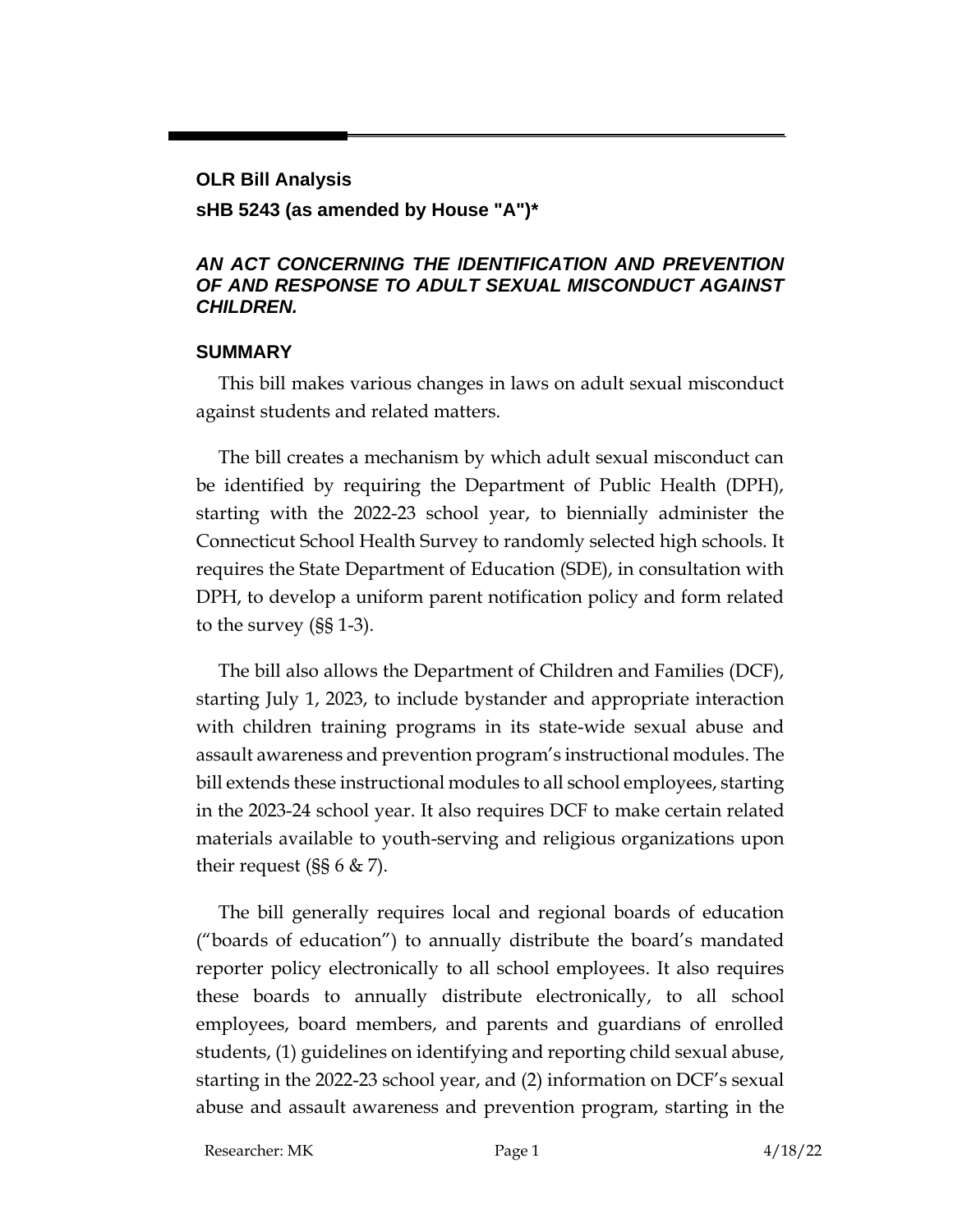2023-24 school year (§ 5).

Starting July 1, 2023, it also requires school employees to complete training every three years on the (1) prevention and identification of, and response to, child sexual abuse and assault and (2) bystander and appropriate interaction with children training programs (§ 5).

The bill expands the list of mandated reporters to include paid youth camp staff members age 21 or older (§ 4).

It establishes a task force to study the sexual abuse and exploitation of children on the Internet or facilitated by in-state Internet users from 2019 through 2021 (§ 8).

Lastly, it expands the state's address confidentiality program by allowing victims of kidnapping, trafficking, or substantiated child abuse or children who are subjects of parental termination orders to participate (§§ 9-11).

\*House Amendment  $A''$ , among other things, (1) requires DCF to include bystander and appropriate interaction with children training programs in its statewide sexual abuse and assault awareness and prevention program's instructional modules, rather than developing them in conjunction with various other agencies; (2) requires school boards to distribute the training program materials rather than include them in their in-service training, and requires school employees to complete related training every three years; (3) adds paid youth camp staff members who are age 21 or older to the mandated reporter list, instead of volunteers age 18 or older; and (4) adds the provisions establishing the task force and expanding the address confidentiality program.

It also removes from the underlying bill provisions on the statute of limitations for a mandated reporter's failure to report, victim sensitivity training program, hiring check list, DCF's framework on sexual misconduct in schools and the associated school board policies, and state board of education disciplinary action.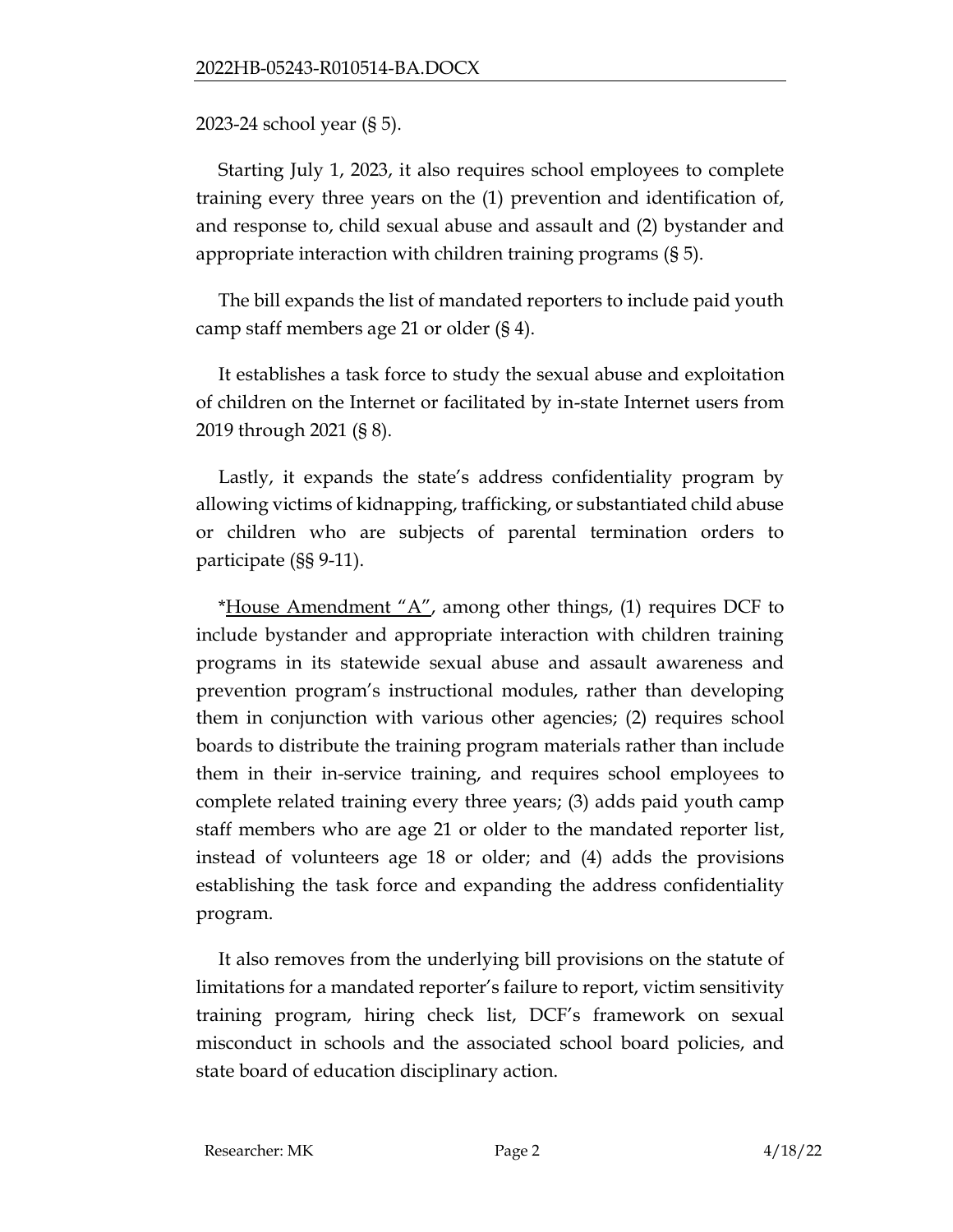EFFECTIVE DATE: July 1, 2022, except the provisions on (1) SDE's parent notification policy and form (§ 3) and the child abuse and exploitation task force (§ 8) are effective upon passage and (2) expanding the list of mandated reporters (§ 4) is effective October 1, 2022.

#### **§§ 1-3 — CONNECTICUT SCHOOL HEALTH SURVEY**

The bill requires DPH, starting with the 2022-23 school year, to biennially administer the Connecticut School Health Survey to students in grades nine through 12, if the department receives funding from the federal Centers for Disease Control and Prevention (CDC) for it.

Under the bill, the survey must be (1) based on the CDC's Youth Risk Behavior Survey and (2) administered in the high schools the CDC randomly selects.

## *Additional Survey Questions (§§ 1 & 2)*

The bill allows DPH to develop additional survey questions that are relevant to the health concerns of the state's high school students. If DPH does this, it must be in consultation with the departments of Children and Families, Education, and Mental Health and Addiction Services, and any other agency or public interest group DPH deems necessary.

It also requires the child advocate, in consultation with DPH and DCF and by October 1, 2022, to develop and update, as necessary, questions to assess the risk of youths becoming victims of sexual assault or misconduct by an adult. These questions must be included in the survey.

## *DPH Guidelines (§ 1)*

The bill requires DPH to provide boards of education with guidelines on administering the survey, and the boards must do so according to these guidelines.

Under the bill, the guidelines must include the:

- 1. CDC survey protocol;
- Researcher: MK Page 3 4/18/22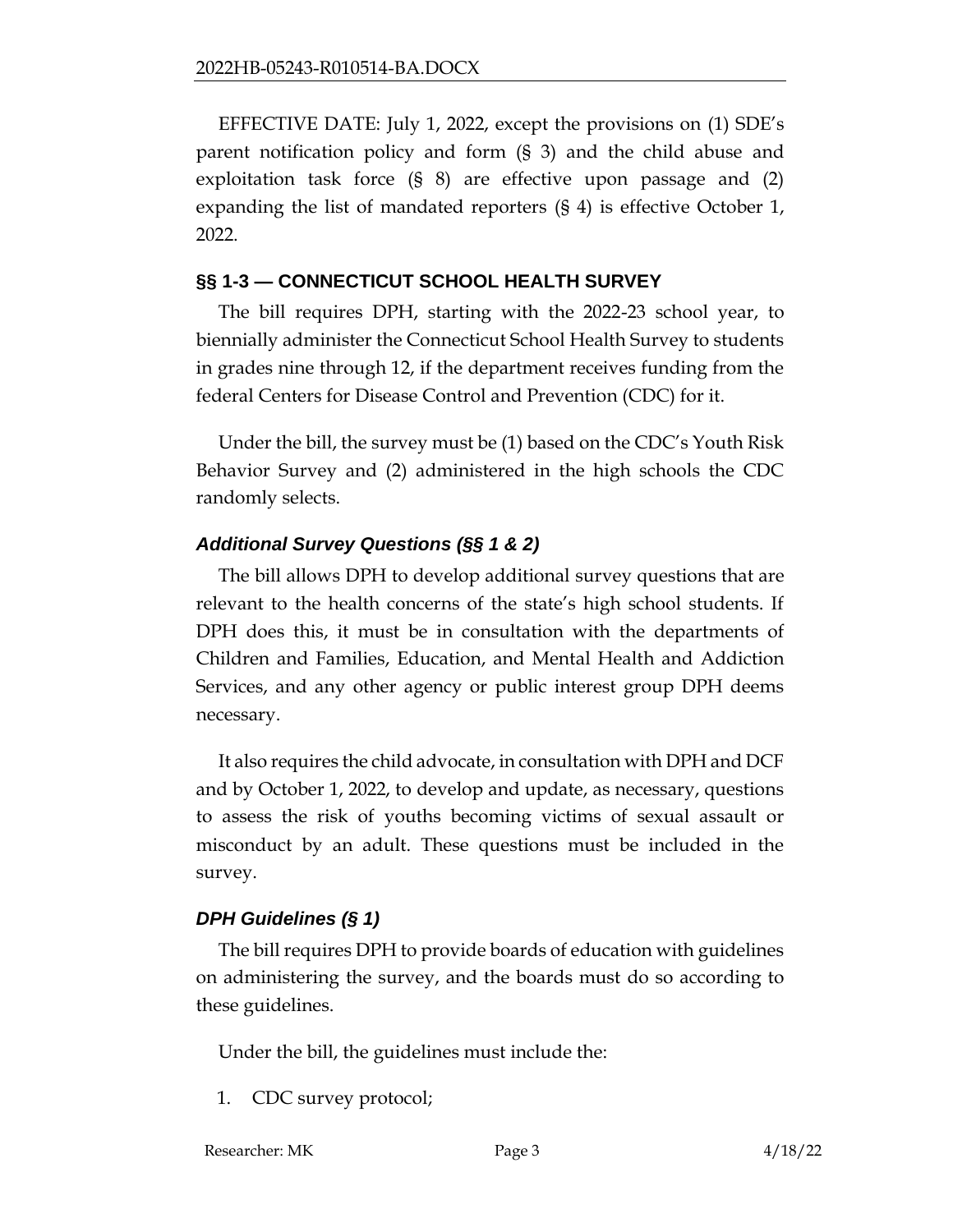- 2. requirement to give parents the opportunity to exclude their children from the survey by denying permission in writing, on a DPH-prescribed form;
- 3. requirement for the survey to be anonymous and designed to protect student privacy;
- 4. timeframe for completing the survey; and
- 5. process for submitting survey results to the department.

#### *SDE Uniform Parent Notification Policy and Form (§ 3)*

The bill requires SDE, by January 1, 2023, and in consultation with DPH, to develop a uniform parental notification policy and form for boards of education to use in administering the survey.

Under the bill, SDE's uniform policy must address timely notification to the parents or guardians of students in grades nine to 12 about the Connecticut School Health Survey at least 21 days before the date the board will administer the survey.

It also requires SDE to develop a notification form for parents and guardians that includes (1) an explanation of the survey and how a parent or guardian may opt out and (2) the Internet link to the survey.

## **§ 6 — STATE-WIDE SEXUAL ABUSE AND ASSAULT AWARENESS AND PREVENTION PROGRAM**

By law, DCF, in collaboration with SDE and Connecticut Alliance to End Sexual Violence, or a similar entity, must identify or develop a statewide sexual abuse and assault awareness and prevention program for use by boards of education. The bill delays the deadline for DCF to develop the program until July 1, 2023, and correspondingly delays the deadline for school boards to implement the program until the 2023-24 school year.

Under current law, the program must include instructional modules for teachers that may include:

1. training on preventing, identifying, and responding to child

Researcher: MK Page 4 4/18/22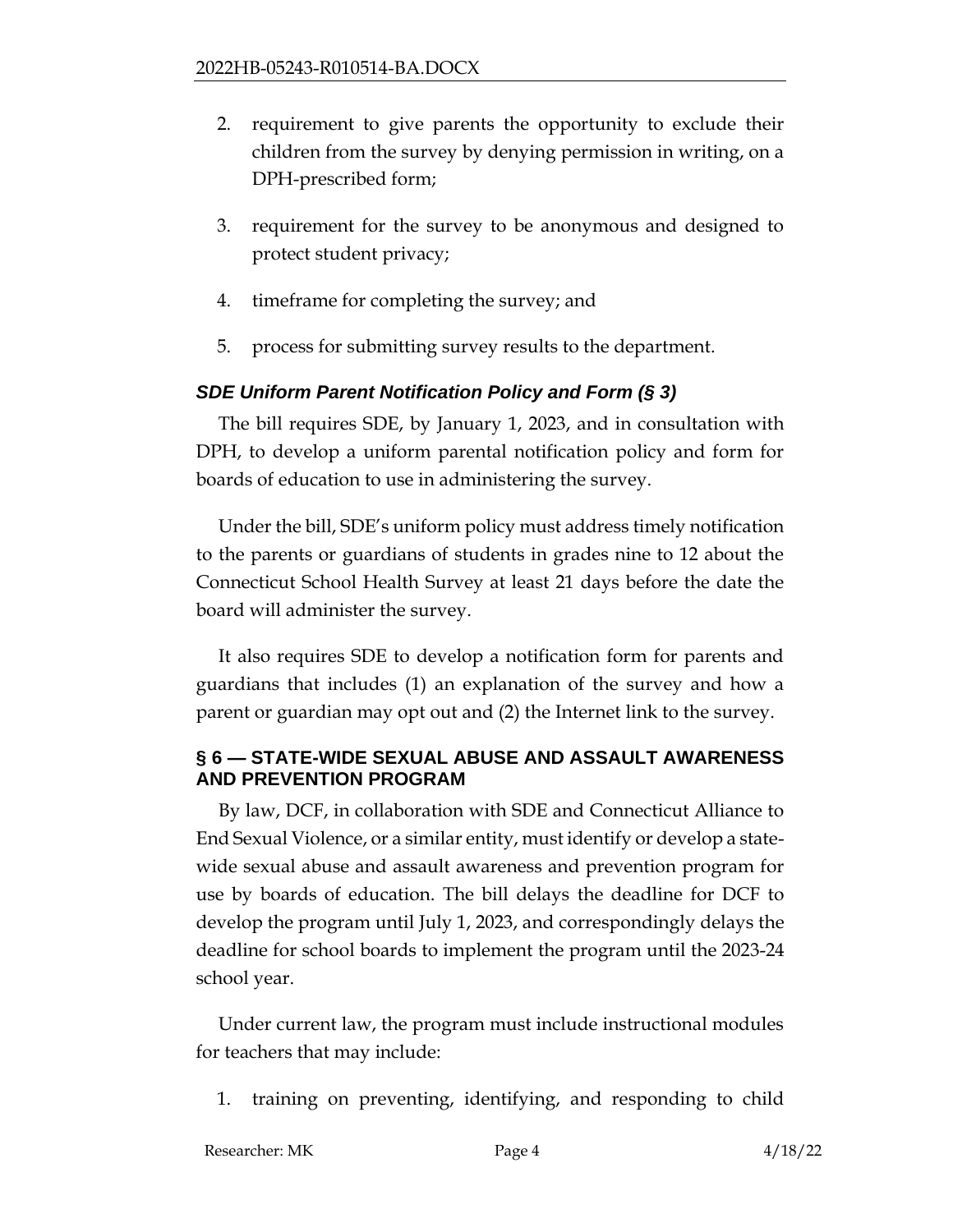sexual abuse and assault and

2. resources to further student, teacher, and parental awareness about child sexual abuse and assault and their prevention.

Under the bill, starting July 1, 2023, these instructional modules (1) must be for all school employees, not only teachers, and (2) may include a bystander training program and an appropriate interaction with children training program.

Under the bill, a "school employee" is:

- 1. a teacher, substitute teacher, school administrator, school superintendent, guidance counselor, school counselor, psychologist, social worker, nurse, physician, school paraprofessional, or coach (a) employed by a board of education or a private elementary, middle, or high school or (b) working in a public or private elementary, middle, or high school; or
- 2. anyone who, in the performance of his or her duties, has regular contact with students and provides services to or on behalf of students enrolled in a public or private elementary, middle, or high school, under a contract with the board of education or private school's supervisory agent.

# **§ 7 — DCF MATERIALS TO CERTAIN ORGANIZATIONS**

Starting July 1, 2023, the bill requires DCF to make available, upon request of a youth-serving organization or religious organization, any materials relating to the training regarding the (1) preventing, identifying, and responding to child sexual abuse and assault; (2) bystander training program; and (3) appropriate interaction with children training program.

# **§ 5 — BOARD OF EDUCATION POLICIES ON REPORTING CHILD ABUSE AND NEGLECT**

## *Policy Distribution*

By law, each board of education must adopt a written policy for the mandatory reporting of suspected child abuse or neglect by school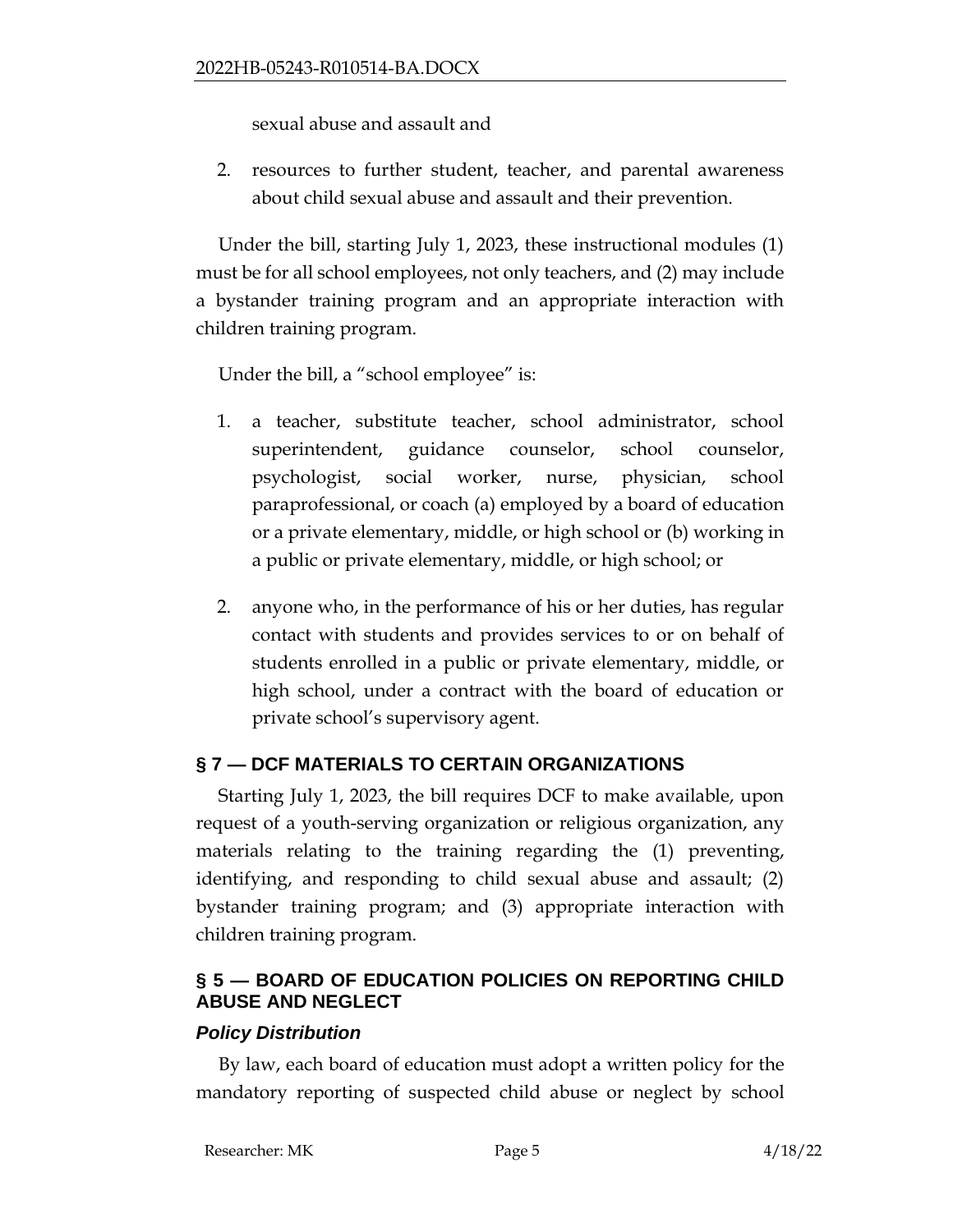employees. (School employee has the same meaning as under § 6 above.)

Under existing law, the policy must be distributed annually to all school employees employed by the board. The bill requires that this annual distribution be done electronically.

Starting with the 2022-23 school year, the bill requires each local and regional school board to distribute a copy of the guidelines on identifying and reporting child sexual abuse developed by the governor's task force on justice for abused children. It must be distributed electronically to all school employees, board members, and the parents and guardians of students enrolled in the schools under the board's jurisdiction.

Starting with the 2023-24 school year, the bill requires each board of education to distribute electronically to all school employees, board members, and the parents and guardians of enrolled students, information on DCF's sexual abuse and assault awareness and prevention program (see § 6 above).

## *School Employee Training*

Starting on July 1, 2023, the bill requires each school employee employed by a board of education to complete:

- 1. training on preventing, identifying, and responding to child sexual abuse and assault;
- 2. the bystander training program; and
- 3. the appropriate interaction with children training program.

Under the bill, each school employee must repeat the training at least once every three years.

# **§ 4 — MANDATED REPORTERS**

The law generally imposes a legal responsibility on a specified class of individuals and entities (e.g., doctors, social workers, and school employees) to report to the appropriate authorities any reasonable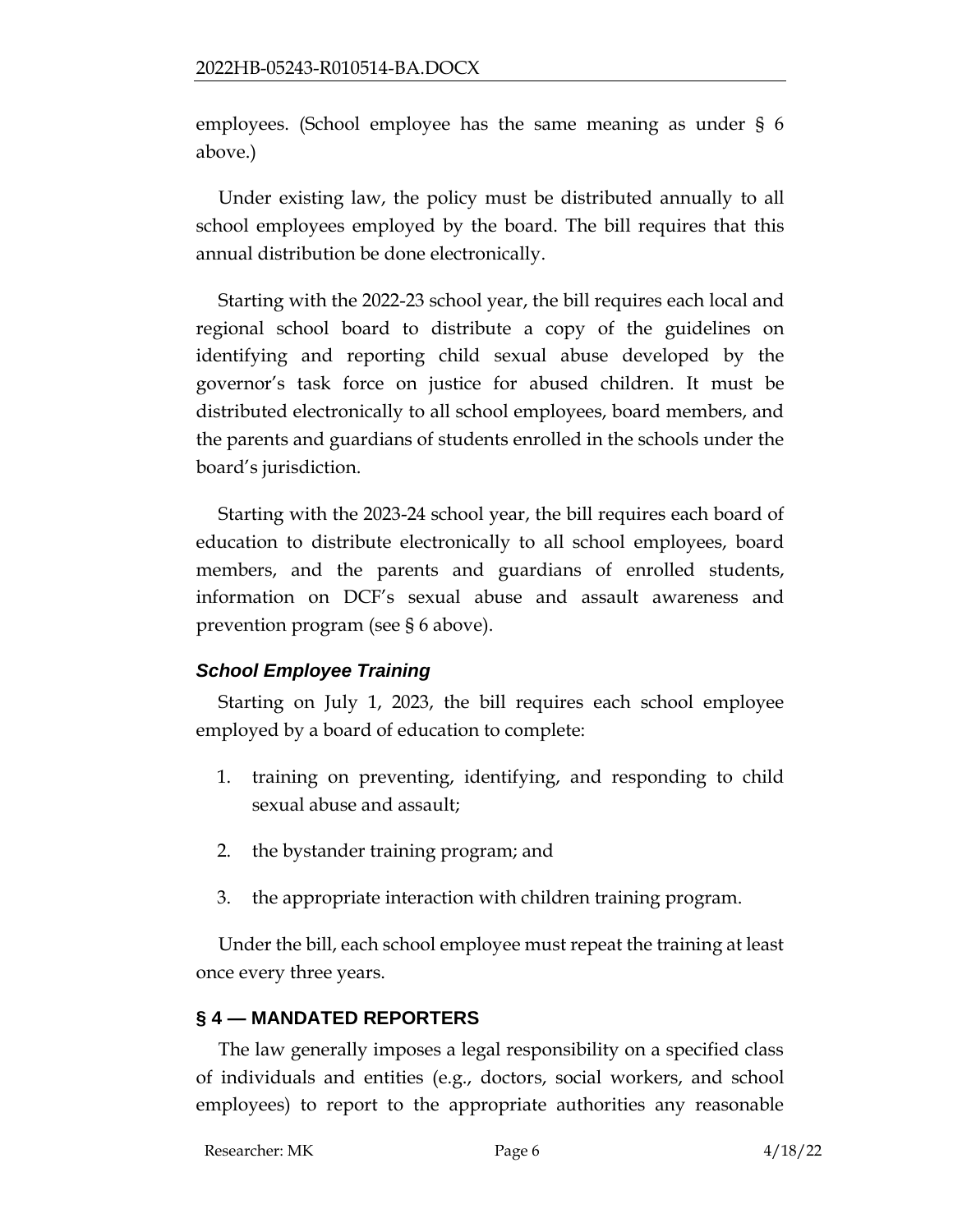suspicion or belief that a child is being abused or neglected ("mandated reporters").

The bill expands the list of mandated reporters to include paid youth camp staff members age 21 or older. Under existing law, paid youth camp directors and paid assistant directors are already mandated reporters.

By law, failure to report suspected child abuse or neglect is a class A misdemeanor if a mandated reporter fails to report within the prescribed time period. But it is a class E felony if the (1) violation is a subsequent violation; (2) violation is willful, intentional, or due to gross negligence; or (3) mandated reporter had actual knowledge that a child was abused or neglected, or a student was the victim of sexual assault.

# **§ 8 — TASK FORCE ON CHILD SEXUAL ABUSE AND EXPLOITATION**

# *Purpose*

The bill establishes a 9-member task force to study the sexual abuse and exploitation of children on the Internet, or facilitated by Internet users in the state, from January 1, 2019, through December 31, 2021.

The study must examine:

- 1. the types and frequency of this abuse and exploitation,
- 2. grooming tactics used by adults to engage in this abuse and exploitation, and
- 3. any barriers that may prevent the adequate or timely investigation or prosecution of this abuse and exploitation.

# *Members and Appointments*

The task force includes the following members:

- 1. one appointed by the House speaker, who is a member of the Trafficking in Persons Council;
- 2. one appointed by the Senate president, who must have expertise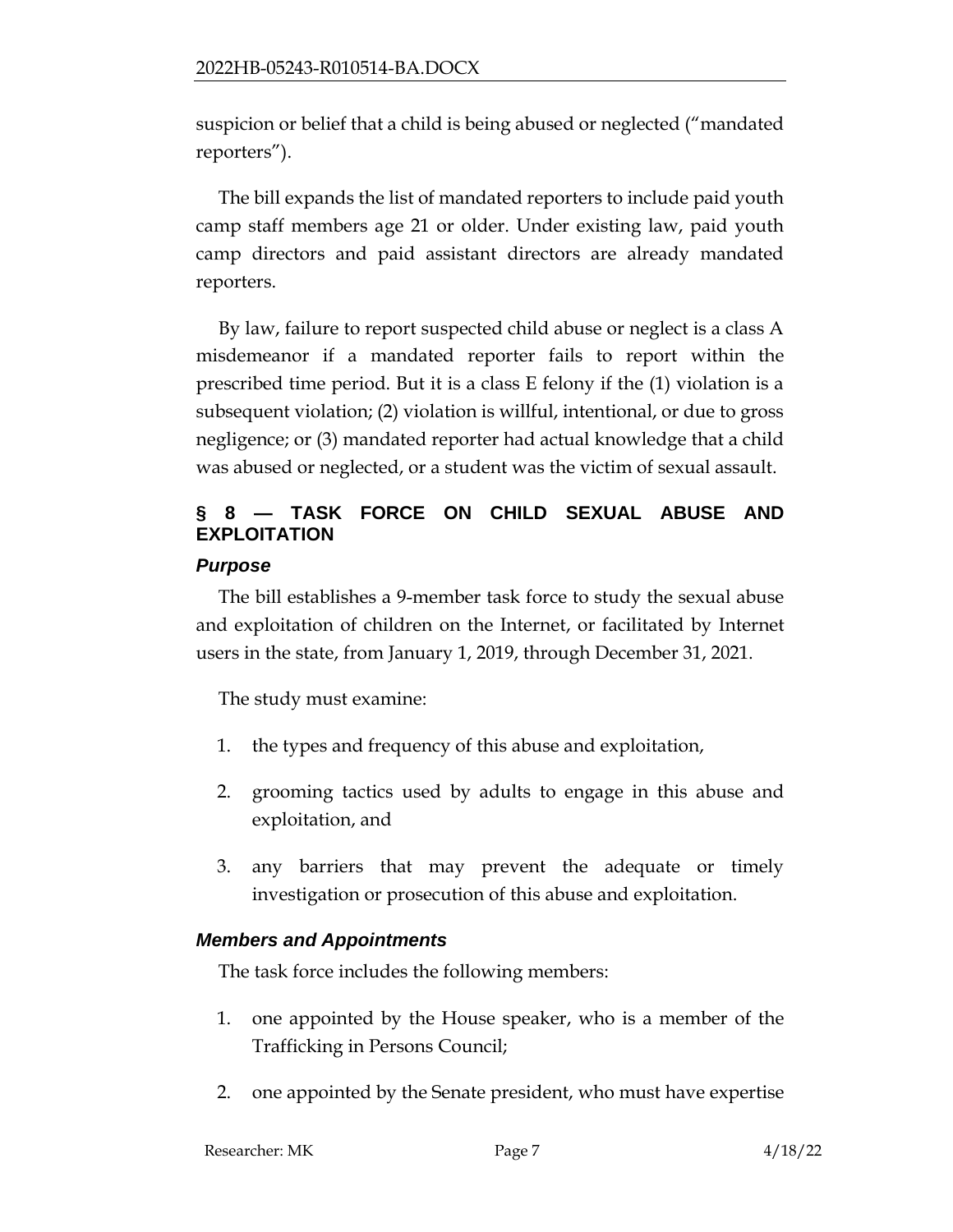in prosecuting child sexual abuse and exploitation originating online;

- 3. one appointed by the House majority leader, who represents a non-profit organization that raises awareness of online child sex abuse and exploitation;
- 4. one appointed by the Senate majority leader, who must have expertise in data and behavioral trends concerning child sexual abuse and exploitation;
- 5. one appointed by the House minority leader, who represents the Connecticut Police Chiefs Association;
- 6. one appointed by the Senate minority leader, who represents the Alliance to End Sexual Violence;
- 7. the DCF and Department of Emergency Services and Public Protection commissioners, or their designees; and
- 8. the chief state's attorney or his or her designee.

All initial appointments must be made within 30 days after the bill passes and any vacancy must be filled by the appointing authority.

The Children's Committee's chairpersons must select the task force's chairperson from among its members. The task force chairperson must schedule the first task force meeting, to be held within 60 days after the bill passes.

The Children's Committee's staff must serve as the task force's administrative staff.

# *Reporting and Termination*

The task force must report its findings and recommendations to the Children's Committee by January 1, 2023. The report must include the:

1. number of allegations of this abuse and exploitation reported to law enforcement;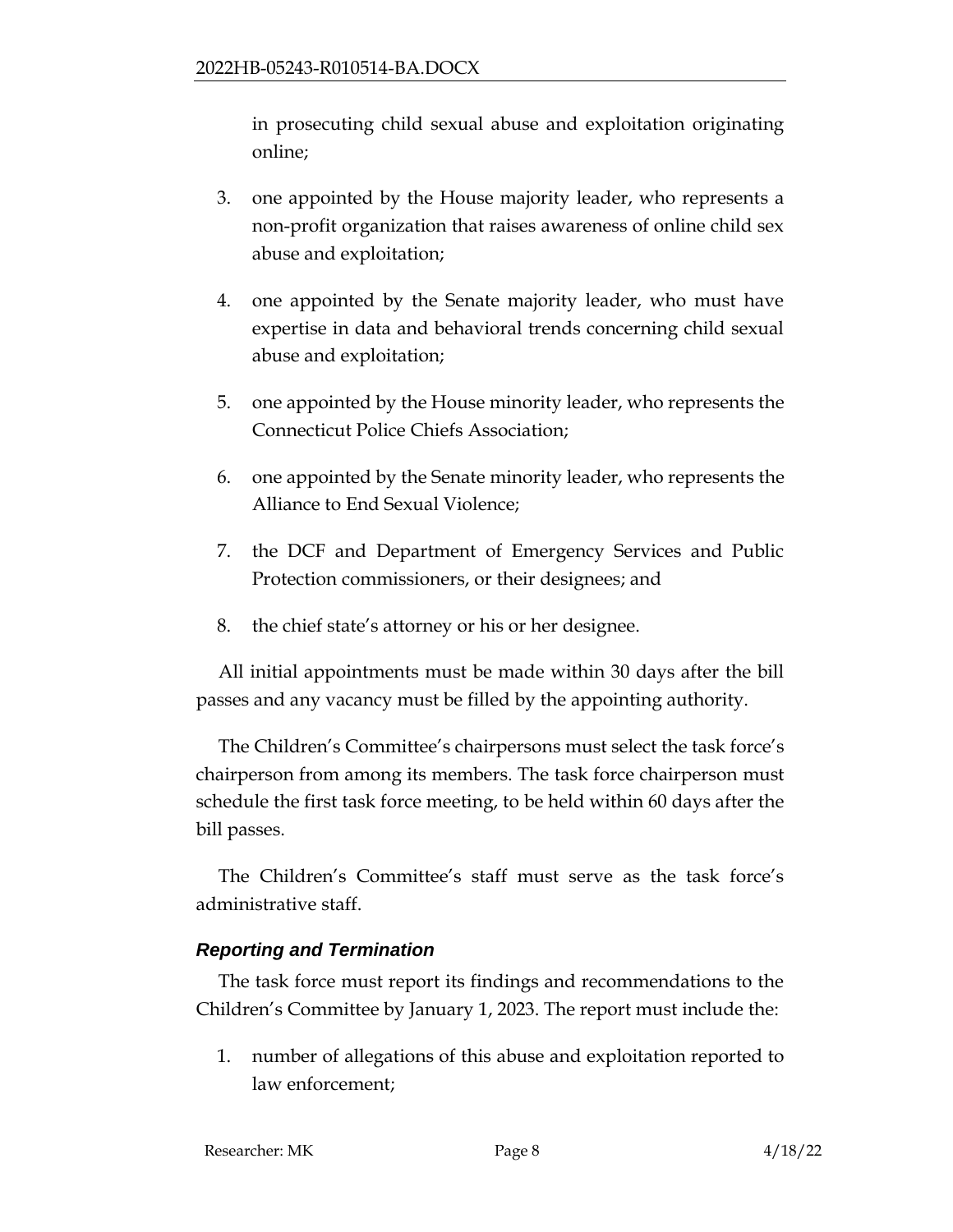- 2. number of these reports that resulted in arrest and the number that resulted in prosecution; and
- 3. to the extent the task force can determine, the reasons why certain allegations were not prosecuted.

The report must not contain personally identifying information concerning victims of child sexual abuse or exploitation.

The task force terminates when it submits the report or January 1, 2023, whichever is later.

# **§§ 9-11 — ADDRESS CONFIDENTIALITY PROGRAM**

By law, the address confidentiality program, administered by the Secretary of the State (SOTS), allows certain victims to receive a substitute mailing address to keep their residential address confidential due to safety concerns (see BACKGROUND).

The bill expands the program by allowing the following individuals to participate:

- 1. victims of (a) 1st or 2nd degree kidnapping, (b) 1st or 2nd degree kidnapping with a firearm, or (c) human trafficking;
- 2. victims of child abuse that was substantiated by DCF and the basis for issuing a restraining order or civil protection order; and
- 3. children who are the subject of petitions to terminate parental rights granted by the court.

Current law already allows victims of family violence; injury or risk of injury to a child; 1st, 2nd, 3rd, or 4th degree sexual assault; 1st degree aggravated sexual assault; 3rd degree sexual assault with a firearm; sexual assault in a spousal or cohabiting relationship; or 1st, 2nd, or 3rd degree stalking to participate in the program.

Under the bill, SOTS must certify an application from any of the above persons if it is filed on the prescribed form and includes a statement made under penalty of false statement that the person, or the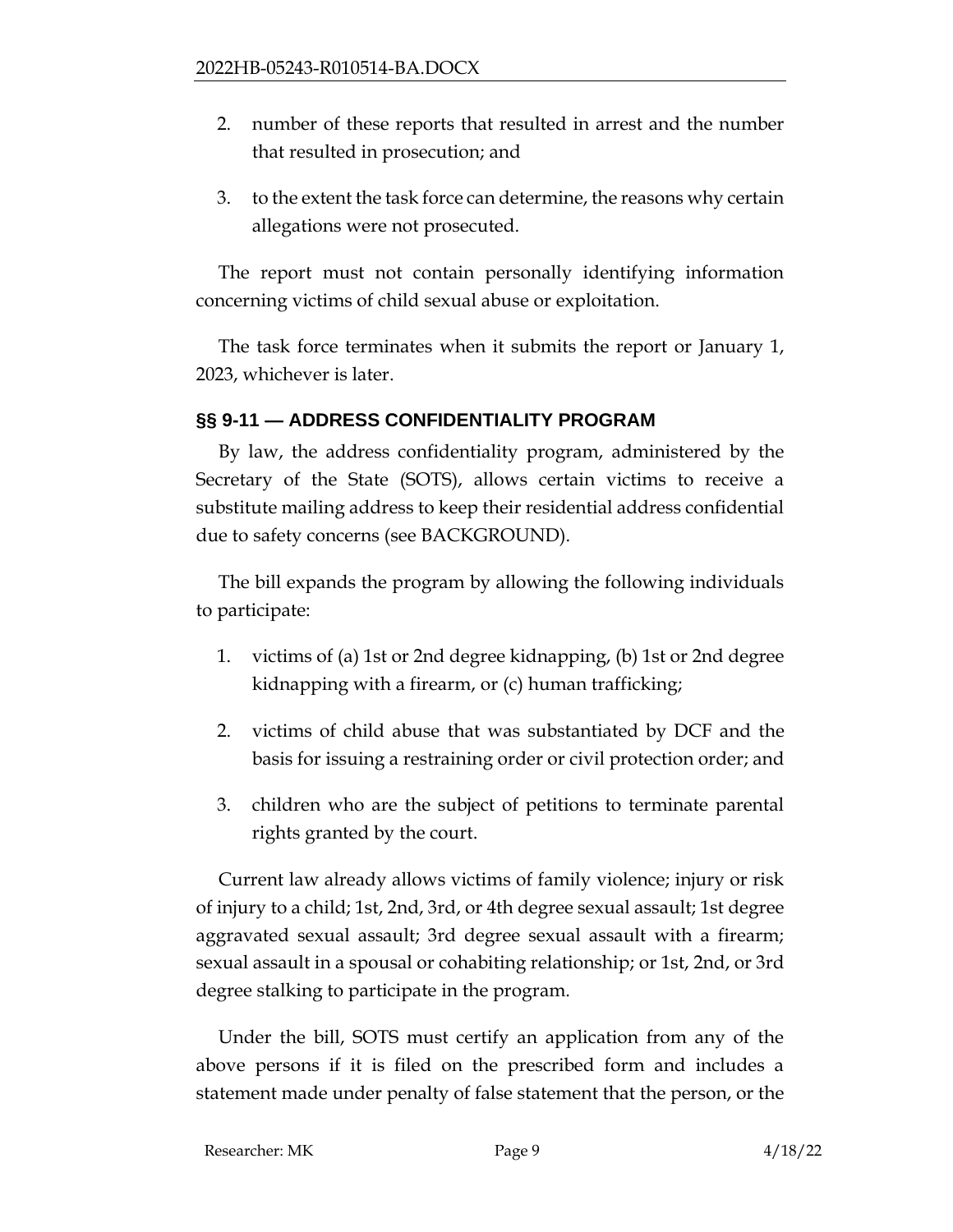person on whose behalf the application is filed, is such a victim or child and fears for their safety or that of any children living in the home. As under existing law, the application must also (1) be dated and signed, (2) designate SOTS as the agent for service of process and mailing purposes, (3) include supporting documentation, and (4) provide a Connecticut residential address and phone numbers, if available.

(Presumably, DCF, a temporary or permanent guardian, or adoptive parent would initiate the program application on a child's behalf, following a process determined by SOTS under its authority to adopt regulations for this program.)

## **BACKGROUND**

## *CDC's Youth Risk Behavior Survey*

Under existing agency practice, DPH biennially conducts the CDC's Youth Risk Behavior Survey, administered in Connecticut as the Connecticut School Health Survey, with funding provided through a cooperative agreement with the CDC. The CDC randomly selects approximately 50 high schools that are a representative sample of public high school students. DPH staff obtain permission from the CDCselected schools to conduct the survey.

## *Address Confidentiality Program*

By law, once an applicant to the address confidentiality program is certified by SOTS, he or she receives a substitute address. SOTS, as the participant's legal agent, receives any mail and service of process sent to that substitute address and forwards it to the participant's confidential address free-of-charge.

Participants may generally have (1) their street address omitted from voter registries, (2) correspondence from state agencies sent to their substitute address, and (3) their marriage records kept confidential. Participants may renew their certification every four years. SOTS may cancel a participant's certification under certain circumstances, but the participants may reapply at any time (CGS § 54-240 et seq. and Conn. Agencies Regs. § 54-240-1 et seq.).